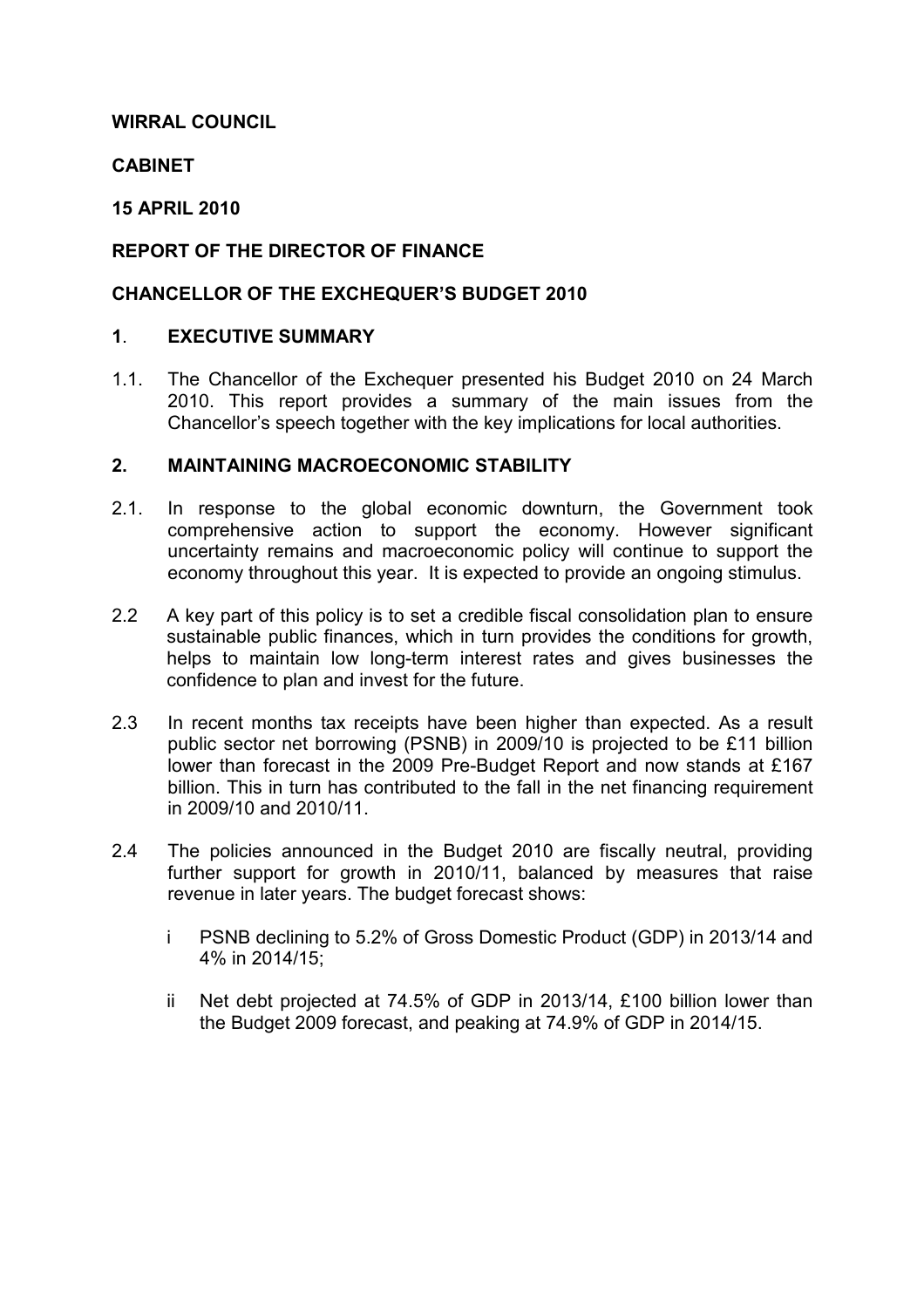2.5 The Fiscal Responsibility Act sets a ceiling for PSNB in 2013/14 and a requirement for debt to be falling in 2015/16. The Budget 2010 provides a margin of flexibility against these requirements should future revenues turn out to be lower than expected.

### 3. UK GROWTH PROSPECTS

- 3.1 The economy stabilised in the second quarter of 2009 with growth estimated to have risen in the final quarter by 0.3%.
- 3.2 Consumer Price Index (CPI) inflation has increased from its lowest point of 1.1% in September 2009, reaching 3.5% in January 2010 before falling back to 3% in February. In the near future CPI is expected to remain above target, reflecting the impact of the VAT change. It is expected to weaken and reach 2% by the end of 2010, then fall further through the first half of 2011 and is then expected to rise back to target by the end of 2012.
- 3.3 The Budget 2010 economic forecast is underpinned by the following assumptions;
	- i The G20 continues to deliver on policy commitments that support a robust recovery in the world economy;
	- ii Fiscal policy supports the level of economic activity through 2010 before tightening in 2011 onwards to ensure sound public finances;
	- iii Throughout 2010, the price of credit continues to return closer to historical norms and that credit availability continues to improve;
	- iv The positive impact of the monetary policy stimulus continues to support demand in the economy throughout the forecast horizon.
- 3.4 Reflecting recent developments, the GDP forecast for 2010 remains unchanged from the 2009 Pre-Budget Report, with GDP forecast to rise by 1% to 1.5%. The forecast for 2011 is a rise of 3% to 3.5%. This is slightly lower than in the 2009 Pre-Budget Report, reflecting a weaker outlook for the UK's largest trading partner, the euro area. The Bank of England mean forecast for 2011 and 2012 is 3%.
- 3.5 The economic forecast remains subject to significant uncertainty across a broad range of factors, including: the resolution of the global financial crisis and its impact on confidence and activity; the effectiveness of the global policy response to the economic downturn; the strength and sustainability of private sector demand. There are also risks to the forecast related to the availability of credit and the restoration of business and consumer confidence.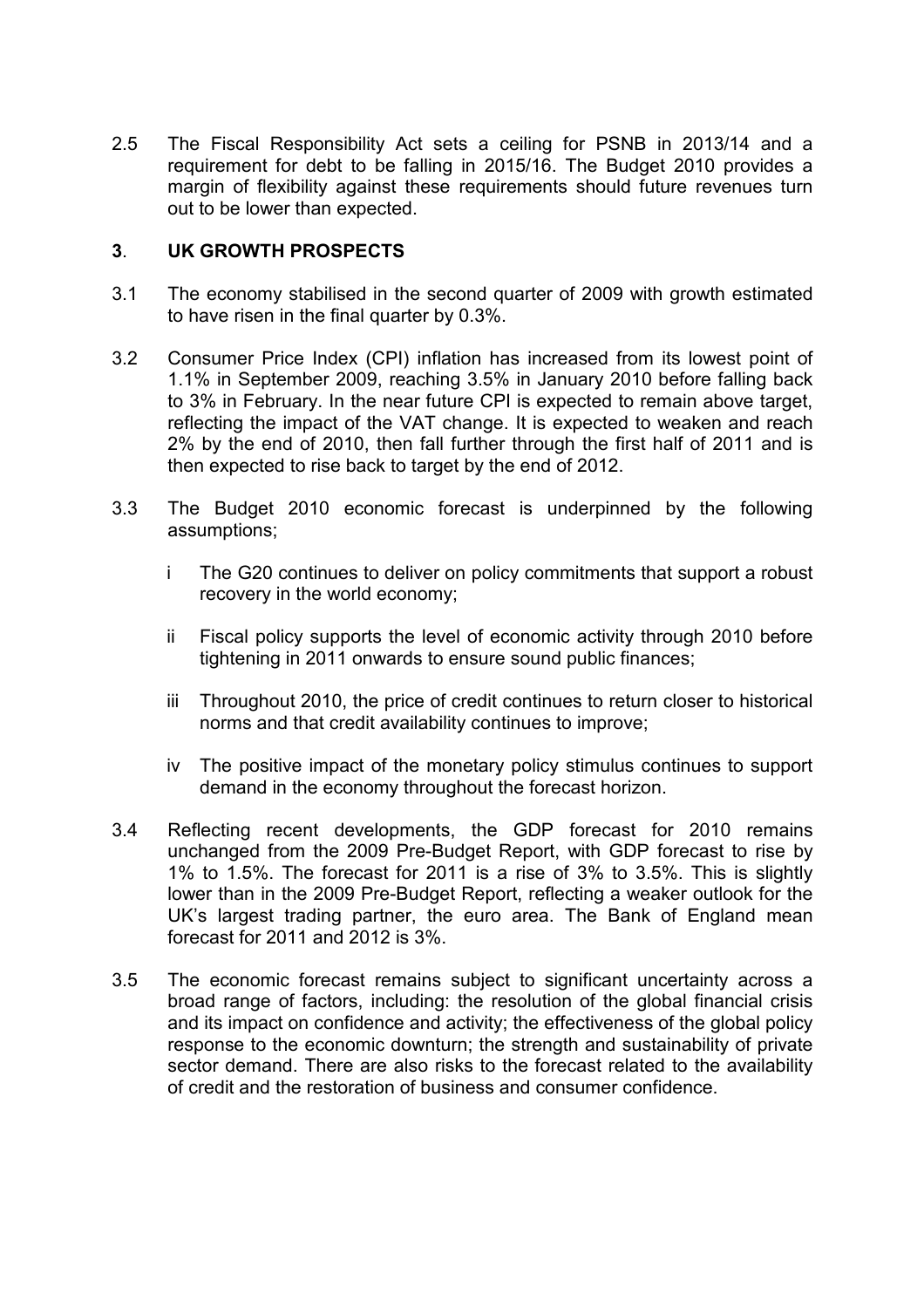# 4. PROPOSALS AFFECTING LOCAL GOVERNMENT

- 4.1 The following would appear to be the key issues.
	- Financial support for 2010/11 remains unchanged but spending growth will reduce from 2011/12 to help halve the deficit over the next four years. To quote from the Chancellors speech "the next spending settlement from 2011 onwards will be very tough – the toughest for decades".
	- Public sector current expenditure will grow by an average of 0.8% per year from 2011/12 to 2014/15 and public sector net investment will fall to 1.25% of GDP by 2013/14.
	- No breakdown of future spending plans post 2011 is available, but the Chancellor did make commitments to protect some services in 2011/12 and 2012/13.
	- Cash funding for schools will rise by 0.7% per year in real terms.
	- Cash funding for 16-19 participation will rise in real terms by 0.9% per year.
	- Cash funding on Sure Start children's centres will be maintained in line with inflation.
	- Free child care will continue to be available for 3 and 4 year olds.
	- Sufficient funding will be available to enable Police Authorities to maintain the current level of warranted Police Officers, PCSOs and other staff exercising police powers
	- An additional £202 million will be provided in 2010/11 to ensure that the September guarantee of a place in education or training to every 16 and 17 year old who wants one is met in full.
	- The 2009 Pre-Budget Report announced over £800 million of efficiency savings in education front line areas by 2012/13, of which schools would have to deliver £650 million. The report "Investing for the Future, Protecting the Front-line: School Funding 2010/13", published on 15 March 2010 announced that schools could potentially deliver a total of £950 million efficiencies to be recycled to improve educational outcomes. These will be delivered from collaborative procurement of goods and services and rationalising back office costs. £150 million of efficiencies will also be delivered in 16 to 19 education and Sure Start Children's centres.
	- A 1% cap on public sector pay settlements in 2011/12 and 2012/13 which it is estimated will generate savings of £3.4 billion a year by 2012/13.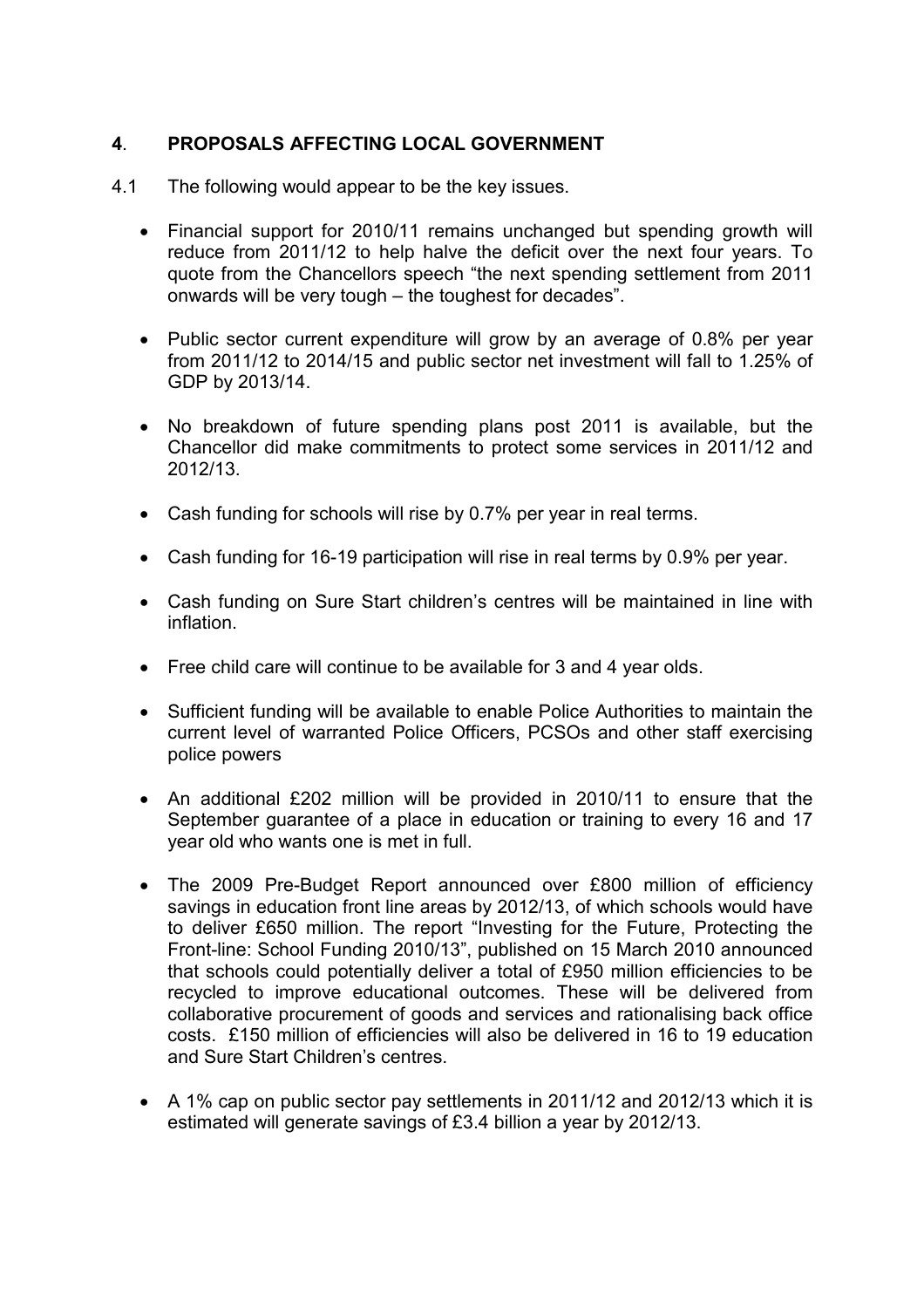- The Government has accepted the results of the Senior Salaries Review Body (SSRB) review of senior staff pay in the public sector, including committing to a new Code of Practice on senior pay setting. All public sector organisations will have to explain, publicly, how they intend to comply with the Code by the end of the year. The SSRB is to recommend new benchmarks in Non-Departmental Public Bodies (NDPB) and the Prime Minister is to extend that remit to include the wider public sector. As part of this the SSRB will report on local authority chief executives and senior managers in the health service.
- It is proposed to implement a cap and share scheme for teachers, local government, NHS and Civil Service pension schemes. This will limit the liability of the employer in contributing towards employee pensions.
- There will be an additional 0.5% increase in national insurance contributions for both employee and employer from April 2011. The threshold below which individuals will not be subject to national insurance is being increased to £20,000. Based on current spend and an average rate for Wirral this could result in an additional budget requirement in 2011/12 of around £1.2 million for the General Fund (compared with £600,000 reported last year) and £150,000 for the Schools.
- For 2010/11 the Government is maintaining the increased threshold at which an empty property becomes liable for business rates (£18,000). Because of the pooling arrangement there will be no financial implication for the Authority. The level of small business rate relief will be temporarily increased for one year, from October 2010, to give full relief for eligible businesses occupying premises with a rateable value of up to £6,000 and tapering relief to £12,000.
- The Young Persons Guarantee will be extended until April 2012. This will ensure young people continue to be guaranteed a job, training or work experience placement if they cannot find work within six months.
- The approach to calculating Local Housing Allowance rates has resulted in very high payments to a small number of claimants living in the most expensive areas. As a prelude to further reform, with effect from October 2011, the highest rents across the country, including the most expensive 8% of properties in London, will be excluded from the Local Housing Allowance in each area.
- A package of administrative reforms to Housing Benefit will be introduced from April 2010. This will include measures to reduce the scope for fraud and error. Other reforms are delayed until April 2011.
- Currently employers have the legal right to require individuals to retire at 65. The Government intends to launch a consultation on reforms to the Default Retirement Age, although no changes will be made before April 2011.
- There will be an increase of £8 per tonne in the standard rate of landfill tax on 1 April 2014 and a freeze in the lower rate in 2011/12.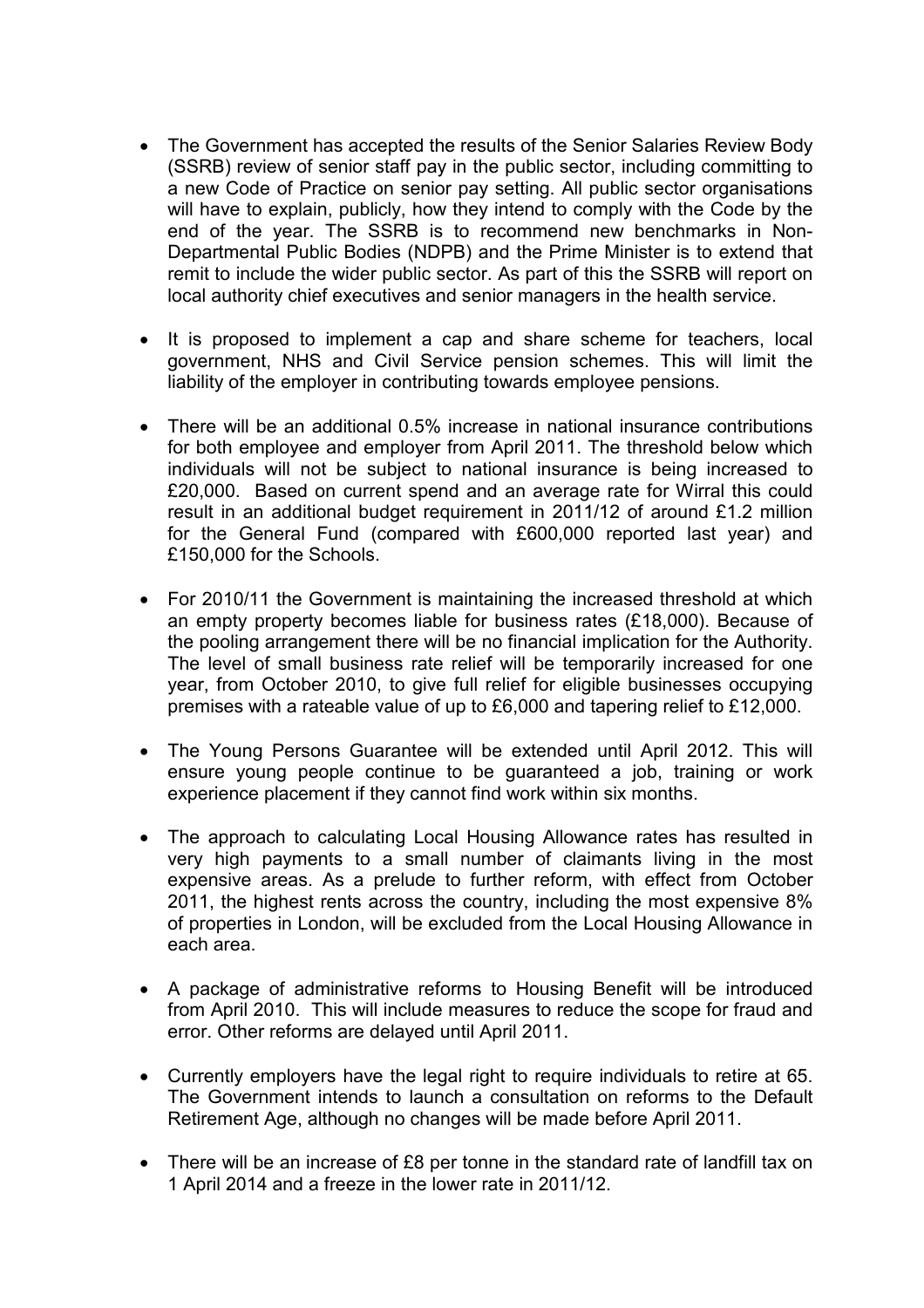- Fuel duty will increase by 1p per litre from 1 April 2010 followed by a similar increase on 1 October 2010 and by 76p on 1 January 2011. It will subsequently increase by 1p in real terms in each April to 2014.
- Eligibility for free school meals is to be extended to primary school pupils in working families with a household income below £16,190. This will be staged, with the first roll out to eligible primary school pupils in Key Stage 1 from September 2010 and the remaining pupils from September 2011.
- Fathers of children due on or after 6 April 2011 may take up to six months additional paternity leave once the mother has returned to work. The leave may be paid if taken during the mother's maternity pay period.
- The Government is publishing results from comprehensive checks of local land supply strategies alongside the Budget 2010. Budget 2010 has announced that the Planning Inspectorate will continue to report on the position across the country and from 2010/11 the Government will withhold the relevant elements of the Housing and Planning Delivery Grant from local authorities that fail to provide satisfactory five year land supply assessments.
- To improve the incentives for more effective asset management the Department for Communities and Local Government (DCLG) will test a depreciation based funding scheme (on a shadow basis) with a small group of local authorities in 2010/11. Progress will be reported in the Budget 2011.
- The Government will shortly consult on how a scale back of Section 106 will operate.
- To better align investment in growth at a regional level the Budget 2010 gives an enhanced role to Regional Ministers to promote growth and inclusion and champion public service reform. The Regional Funding Allocation process will be aligned with the Spending Review cycle and Regional Ministers will recommend flexing funding to meet regional priorities as they emerge. A regional growth fund will be established by the Regional Development Agencies (RDA) within their capital budgets for 2011/12 to support high value investment in support of regional and national growth and industrial policy.
- Strong city regions will be given more autonomy under new regional arrangements. City Region agreements exist with Leeds, Manchester and Birmingham.
- The Government intends to support investment in infrastructure in cities and other centres of growth through an Accelerated Development Zone (ADZ) pilot programme. These pilots will be introduced in locations across England in 2011/12 Combined authorities and selected local authorities will receive capital grant funding totalling £120 million to help support key infrastructure commercial developments to unlock growth.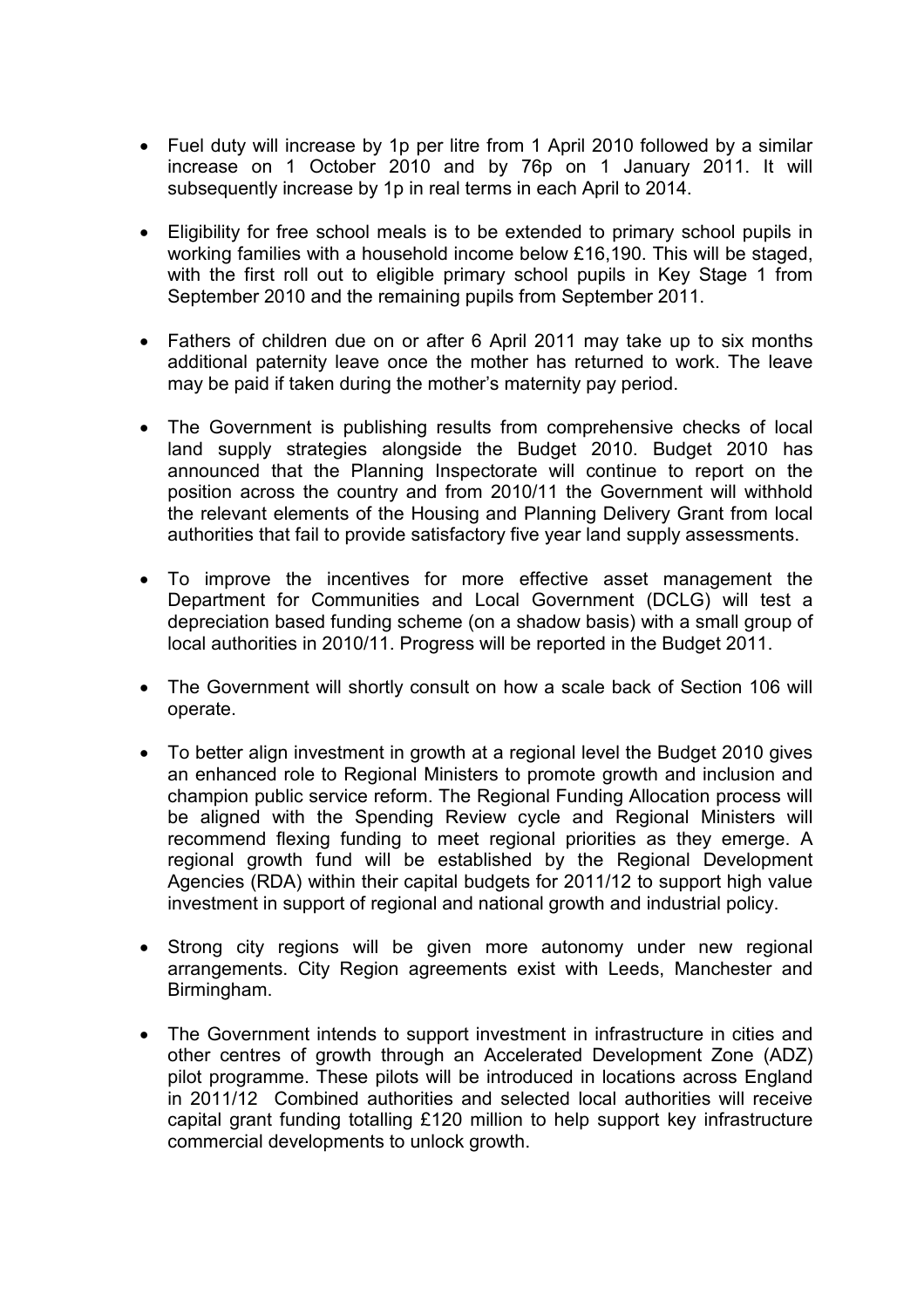- Following Budget 2010 the Government intends to consult on detailed plans to replace the council housing financing system with a self-financing system.
- "Smarter Government" sets out plans to give local areas a greater role in setting priorities and guiding resources. Budget 2010 announces that the Government will give local authorities new discretion over £1.3 billion of funding that is currently ring-fenced and reduce the number of funding streams from central to local government from 110 to 94.
- The Government will also reduce the overall level of data burdens and ensure that inspectorates focus on areas of highest risk and adopt collaborative approaches to inspection and assessment. Steps have also been taken to increase the use of comparative data to drive performance and improve value for money.

## 5. FINANCIAL AND STAFFING IMPLICATIONS

- 5.1 Financial support for 2010/11 remains unchanged but spending growth will reduce after 2011/12. Further details about sending allocations will not be announced until the Spending Review later this year.
- 5.2. As previously reported the 1% increase in National Insurance Contributions in 2011/12 will add £1.2 million to General Fund costs.
- 5.3 The increase in the standard rate of landfill tax from April 2014 will impact through the Waste Disposal Authority levy.
- 5.4 Any reforms to the Housing Benefit system in 2011 may have an impact.

# 6. EQUAL OPPORTUNITY IMPLICATIONS

6.1 The Budget 2010 does include proposals under this heading although none arising directly from this report.

#### 7. COMMUNITY SAFETY IMPLICATIONS

7.1 The Budget 2010 does include proposals under this heading although none arising directly from this report.

#### 8. HUMAN RIGHTS IMPLICATIONS

8.1. The Budget 2010 does include proposals under this heading although none arising directly from this report.

#### 9. LOCAL AGENDA 21 IMPLICATIONS

9.1. The Budget 2010 contains a number of measures supporting low carbon growth notably around heating, energy efficiency and vehicles.